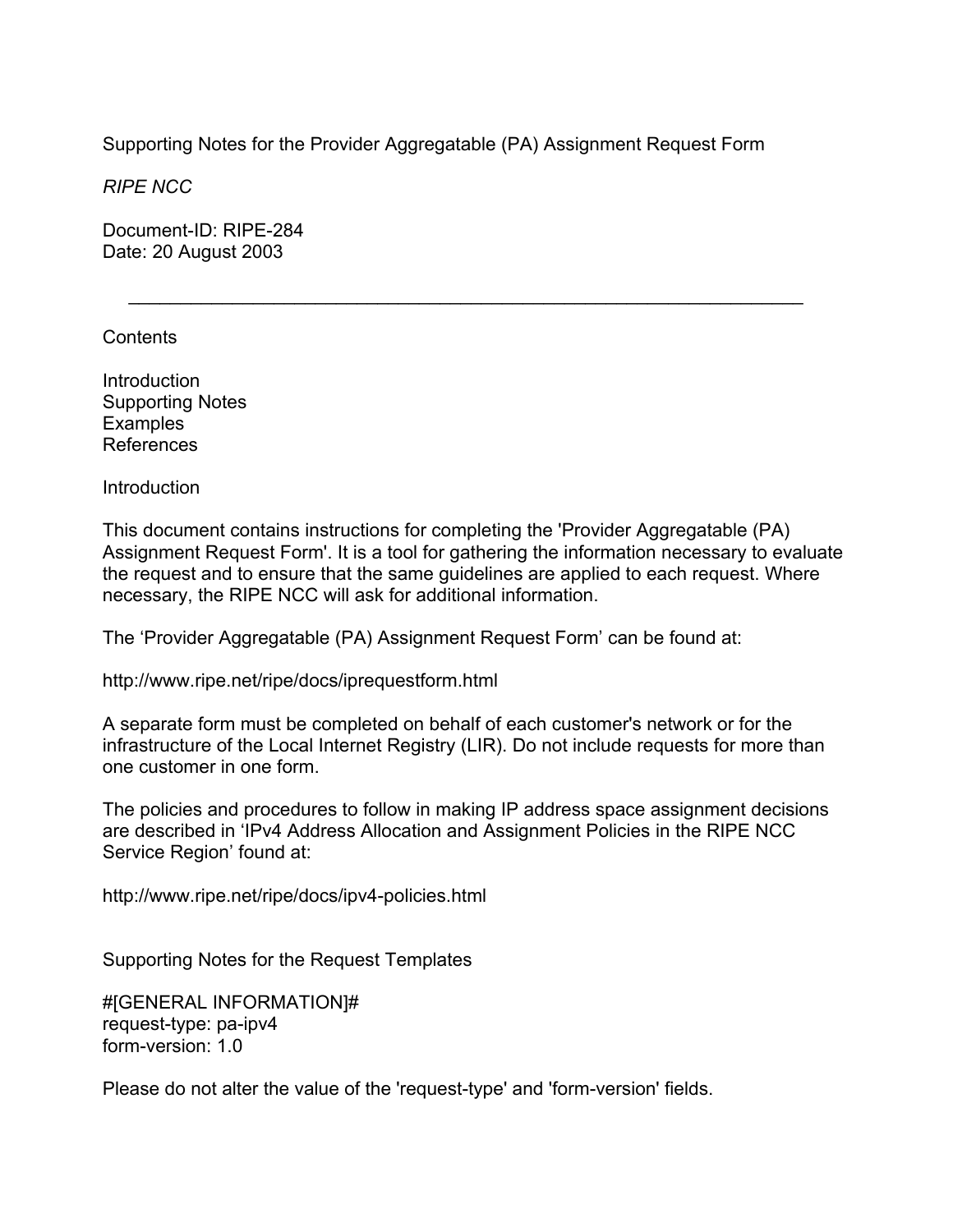x-ncc-regid:

The Registry Identifier (RegID) must be included in every message sent to <hostmaster@ripe.net>. It is used to identify the Local Internet Registry (LIR). It has the following format:

<country code>.<organisation name>

Warning: Requests sent to the RIPE NCC that lack a proper RegID (x-ncc-regid) will bounce back to the sender.

#[ ADDRESS SPACE USER ]#  $\%$ % Who will use the address space being requested? organisation-name: organisation-location: website-if-available:

If you are making a request in order to make an assignment to a customer or an End User other than the LIR, enter their details here. If the request is for the LIR's infrastructure enter your own details here.

In the 'organisation-name' field please enter the complete name of the organisation that will use this assignment of PA address space.

In the 'organisation-location' field please enter the location of the main office of the company.

In the 'website-if-available' field please enter the URL of the organisation's website if available.

 $\frac{0}{0}$ 

% Does the organisation already have address space that % can meet the needs for this request? Enter "Yes" or "No". space-available:

You should only send a request for address space that will be needed in the foreseeable future and for which the End User does not currently have enough space available to cover. If the organisation requesting an assignment does currently have address space that is not in use and could be used for this new assignment, please reply with "Yes" and give an explanation of why more address space is needed.

#[ADDRESSING PLAN]# number-of-subnets: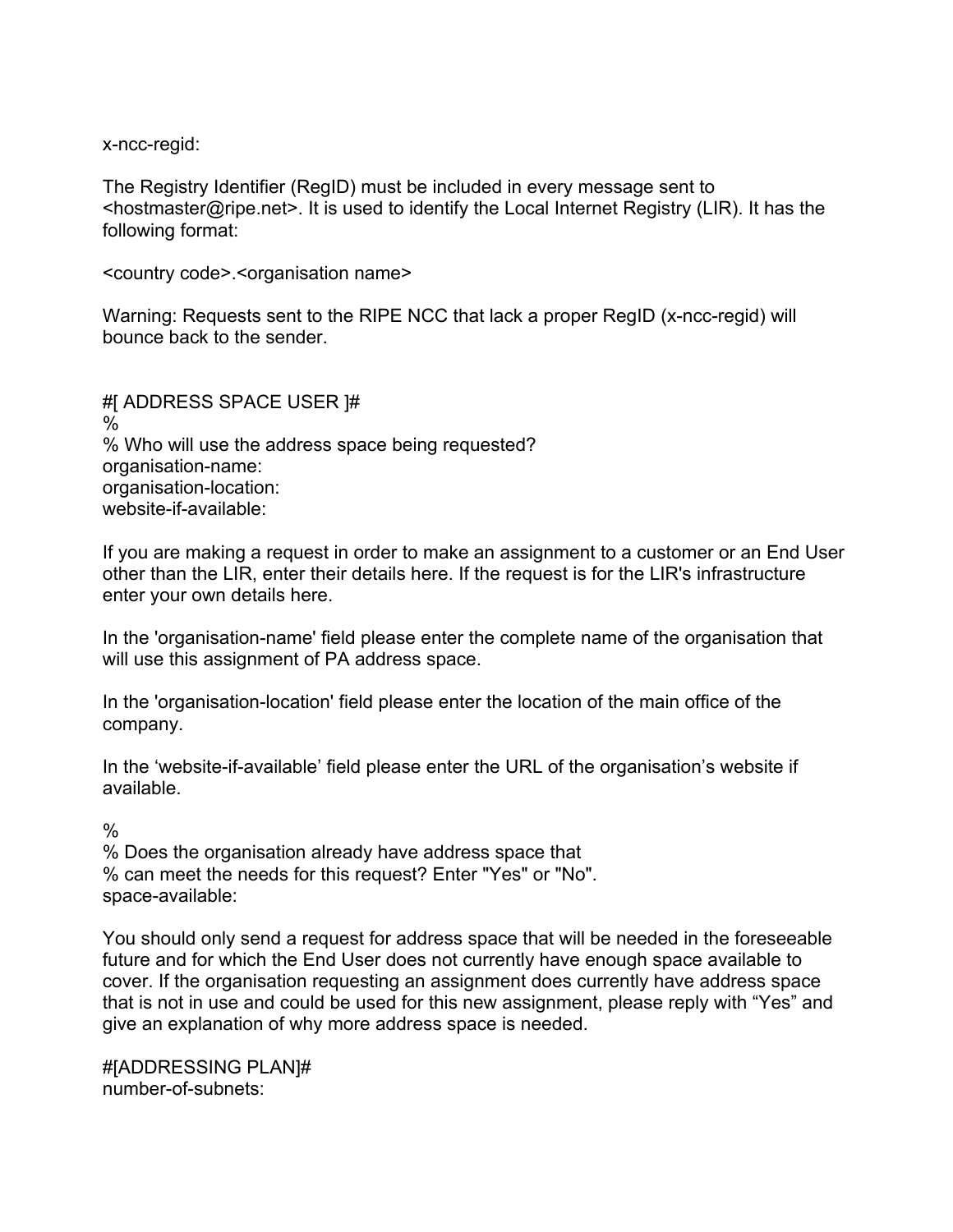address-space-returned:

In the 'number-of-subnets' field please enter the total number of subnets listed in the plan below.

Please complete the 'address-space-returned' field if the user will be returning address space to another LIR. Please enter the prefixes that will be returned, to which LIR, and when. Include a separate field (address-space-returned:) per prefix. Note that the expected time for renumbering is three months. Use the following syntax for this field:

<x.x.x.x/xx> to <LIR> by <yyyymmdd>

% % Size % in CIDR Immediate 1yr 2yr Purpose subnet: totals:

This table represents each subnet and a usage description of the requested address space. Please repeat the 'subnet:' field for all subnets requested. Only include information about public address space. Private address space does not need to be described.

Please specify the number of IP addresses needed using the CIDR (slash) notation.

In the 'Size in CIDR' column please enter the CIDR (slash) notation corresponding to the total number of IP addresses needed for that subnet. (Only specify one subnet size, i.e. if the subnet needs a total of six IP addresses indicate this as /29 NOT /30, /31.)

In the 'Immediate', '1yr', and '2yr' columns please enter in CIDR (slash) notation the number of IP addresses needed immediately and the estimated usage for the next two years. Include interfaces used for hosts, routers, gateways, terminal concentrators, and any other machines requiring one or more network interfaces. (Multiple slash notations may be used, i.e. /30, /31.)

In the 'Purpose' column please enter a short description of how the subnet being requested will be used.

In the 'totals' field please enter the total for each column. The amount in the 'Size in CIDR' column total should be the total amount of address space required for this request.

 $\frac{0}{0}$ % Which netname will be used when registering this network in % the RIPE Database? netname: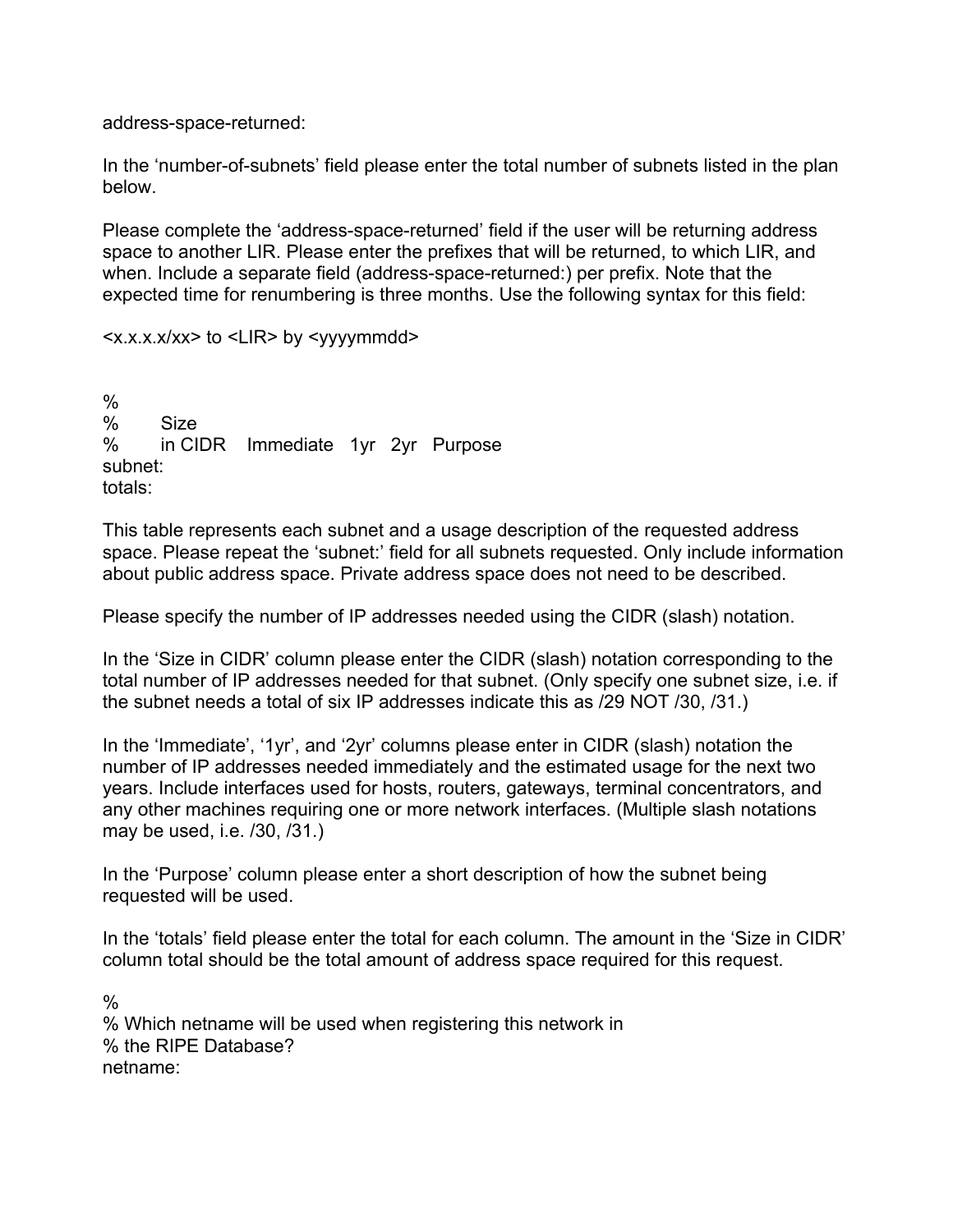Enter the netname that will be used for the **inetnum** object in the RIPE Database. The netname should be a concise, descriptive name for the network and should reflect the name of the address space user. Valid characters are letters, numbers and dash.

Note that the netname that we approve for this assignment must be the netname that is used in the database object. If a different netname is used the object will be classed as "invalid" to the RIPE NCC. If you want to change the netname after approval contact <hostmaster@ripe.net> with the same ticket number in the subject line.

#[EQUIPMENT DESCRIPTION]# % % Please describe the equipment that will be used in the % network. Indicate the function of the equipment and provide % information regarding the way it uses IP address space. equipment-name: manufacturer-name: model-number: other-data:

In the 'equipment-name' field please enter the type of equipment requiring public IP addresses (Router, Switch, ATM, Workstation, etc.) for this request.

In the 'manufacturer-name' field please enter the vendor name for the equipment listed in 'equipment-name'.

In the 'model-number' field please enter the model number for the equipment listed in 'equipment-name'.

In the 'other-data' field please enter any additional information that would clarify how this equipment or model uses IP address space. For example, the number of cards, ports, or network interfaces that the equipment has. If the software being used by the equipment requires multiple IP addresses, you should also describe this here.

Repeat this template (i.e. all four fields) as many times as necessary to describe the equipment relating to the IP address space being requested in the Addressing Plan template. Please leave a blank line between each template.

## #[NETWORK DESCRIPTION]#

 $\%$ 

% If your description does not allow the Hostmaster to

% understand the request you may be asked additional

% questions. Please add any additional information that you

% think may facilitate the evaluation of this request below.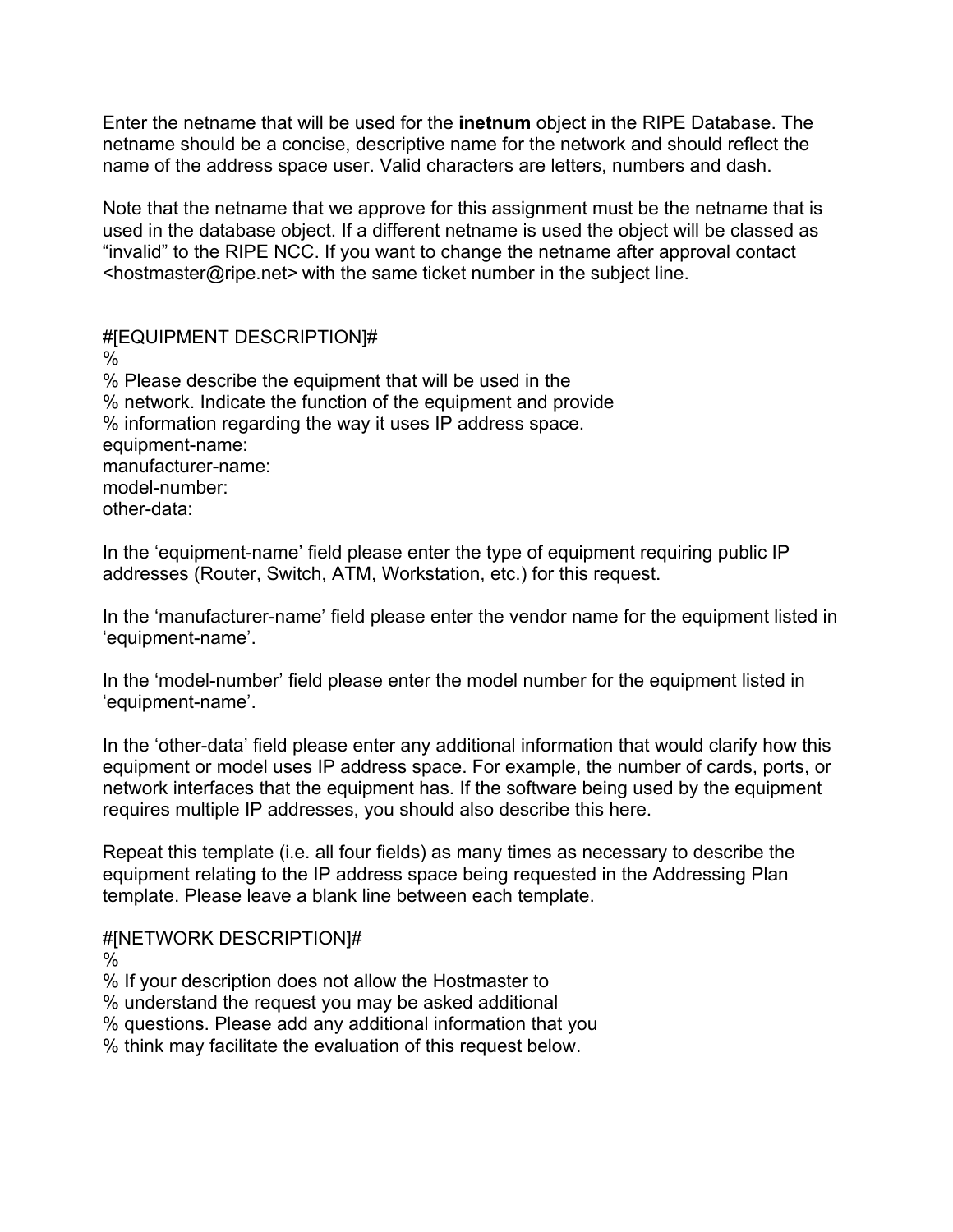This is free-text space where you can include additional information that you think will be helpful to the RIPE NCC and the Hostmaster evaluating your request. If the Hostmaster requires additional information in order to understand the request, you may be asked more specific questions.

#[NETWORK DIAGRAM]# % % Please enter "Yes" or "No" if you have attached a network % diagram in JPEG or PostScript format to this e-mail % request. diagram-attached:

The diagram can be sent as a MIME attachment with your e-mail to <hostmaster@ripe.net>. A network diagram (topology map) can be helpful in clarifying the set up of the network and illustrating why the IP addresses being requested are needed.

### #[END OF REQUEST]#

Please insert your signature in plain text (with your full name) after the above header. The Robot will not process any information included here.

**Examples** 

#[GENERAL INFORMATION]# request-type: pa-ipv4 form-version: 1.0 x-ncc-regid: nn.santa

#[ADDRESS SPACE USER]# % % Who will use the address space being requested? organisation-name: 1st National Bank organisation-location: Polar City, Northern Nowhere website-if-available: Not

 $\frac{0}{0}$ % Does the organisation already have address space that % can meet the needs for this request? Enter "Yes" or "No". space-available: No

#[ADDRESSING PLAN]# number-of-subnets: 3 address-space-returned: None

 $\frac{0}{0}$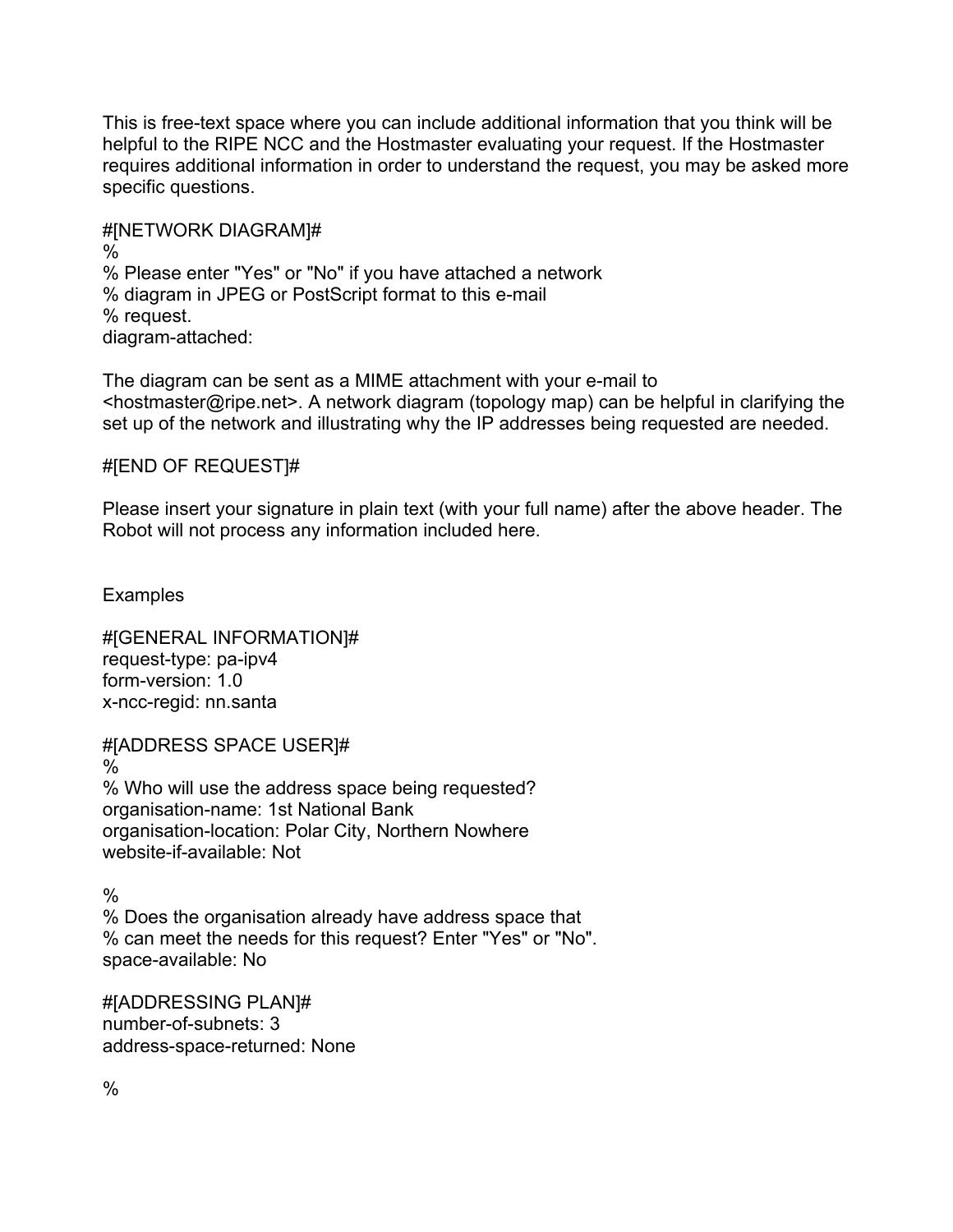| $\frac{0}{0}$ | Size    |           |                       |               |                             |
|---------------|---------|-----------|-----------------------|---------------|-----------------------------|
| $\%$          | in CIDR | Immediate | 1vr                   | 2yr           | Purpose                     |
| subnet: /24   |         | /26./27   | /25/27                | /25/26        | Workstations & printers     |
| subnet: /25   |         | /26       | /25                   | /25           | Servers, routers & switches |
| subnet: /25   |         | /25       | 125                   | /25           | Staff dial-in access        |
| totals:       | 123     | /24,/27   | $/24$ , $/25$ , $/27$ | /24, /25, /26 |                             |

%

% Which netname will be used when registering this network in % the RIPE Database? netname: NN-1st-National-Bank

#[EQUIPMENT DESCRIPTION]# % % Please describe the equipment that will be used in the % network. Indicate the function of the equipment and provide % information regarding the way it uses IP address space. equipment-name: Workstations manufacturer-name: Dell model-number: Optiplex GX150 other-data: 230 units

equipment-name: Printers manufacturer-name: HP model-number: Laserjet VII other-data: 15 units

equipment-name: Switches manufacturer-name: Cisco model-number: Catalyst 5500 other-data:

equipment-name: Routers manufacturer-name: Cisco model-number: 7300 other-data:

equipment-name: Servers manufacturer-name: Sun model-number: Fire v1280 other-data: 20 – 25 units

#[NETWORK DESCRIPTION]# % % If your description does not allow the Hostmaster to % understand the request you may be asked additional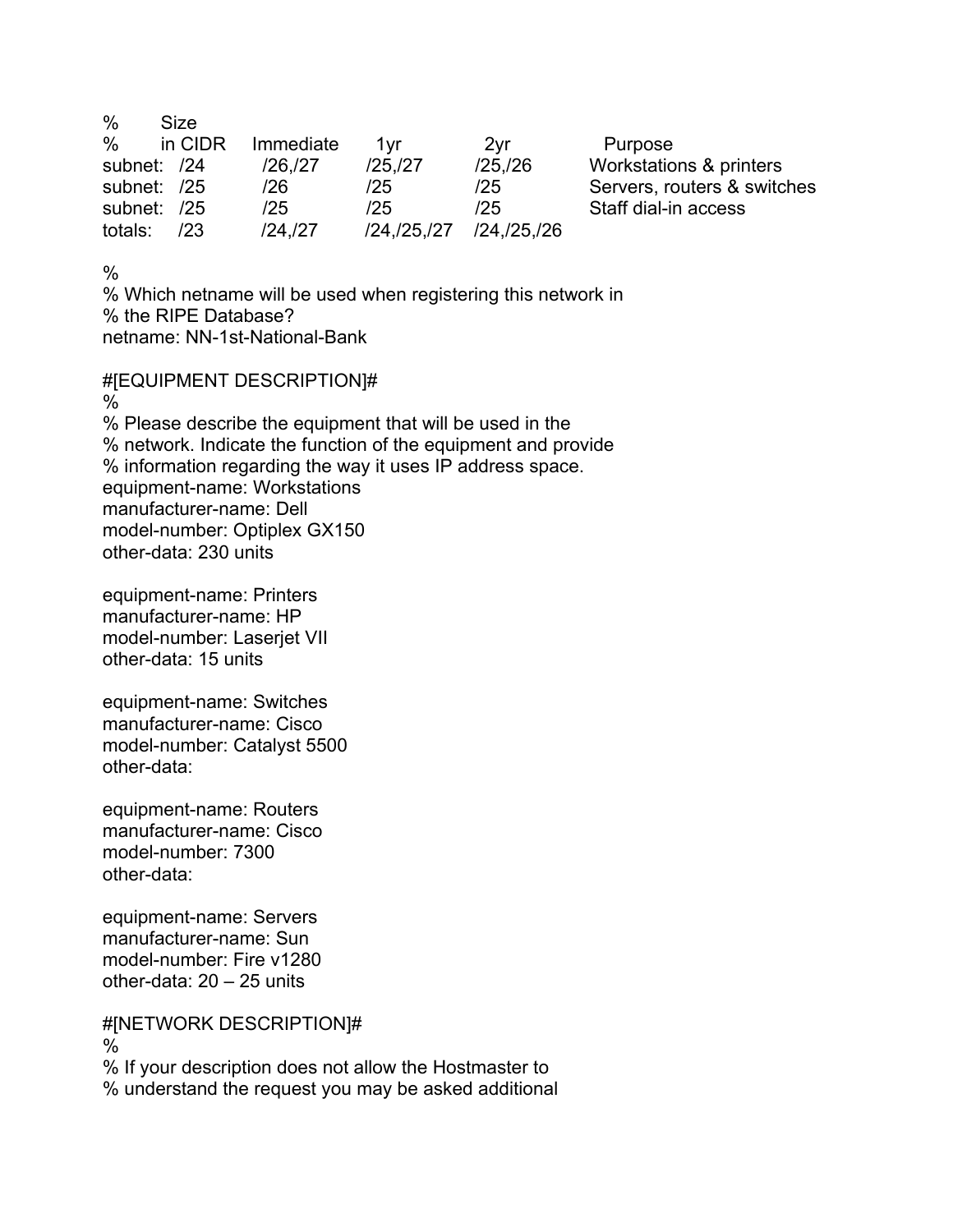% questions. Please add any additional information that you % think may facilitate the evaluation of this request below.

We will have 4 ISDN30 coming in to the dial-up server to serve approximately 100 staff members.

#[NETWORK DIAGRAM]# % % Please enter "Yes" or "No" if you have attached a network % diagram in JPEG or PostScript format to this e-mail % request. diagram-attached: No

#[END of REQUEST]#

Best Regards, Santa Claus

Network Administrator Santa's Workshop Inc.

#[GENERAL INFORMATION]# request-type: pa-ipv4 form-version: 1.0 x-ncc-regid: nn.santa

#[ADDRESS SPACE USER]#

% % Who will use the address space being requested? organisation-name: Snowflake Cybercafe organisation-location: Polarcity, Northern Nowhere website-if-available: www.snowflake.nn

 $\frac{0}{0}$ 

% Does the organisation already have address space that % can meet the needs for this request? Enter "Yes" or "No". space-available: No

#[ADDRESSING PLAN]# number-of-subnets: 3 address-space-returned: 192.168.28.0 - 192.168.29.255 to nn.teleco on 20030531

%

| % Size |                         |     |         |
|--------|-------------------------|-----|---------|
|        | % in CIDR Immediate 1yr | 2vr | Purpose |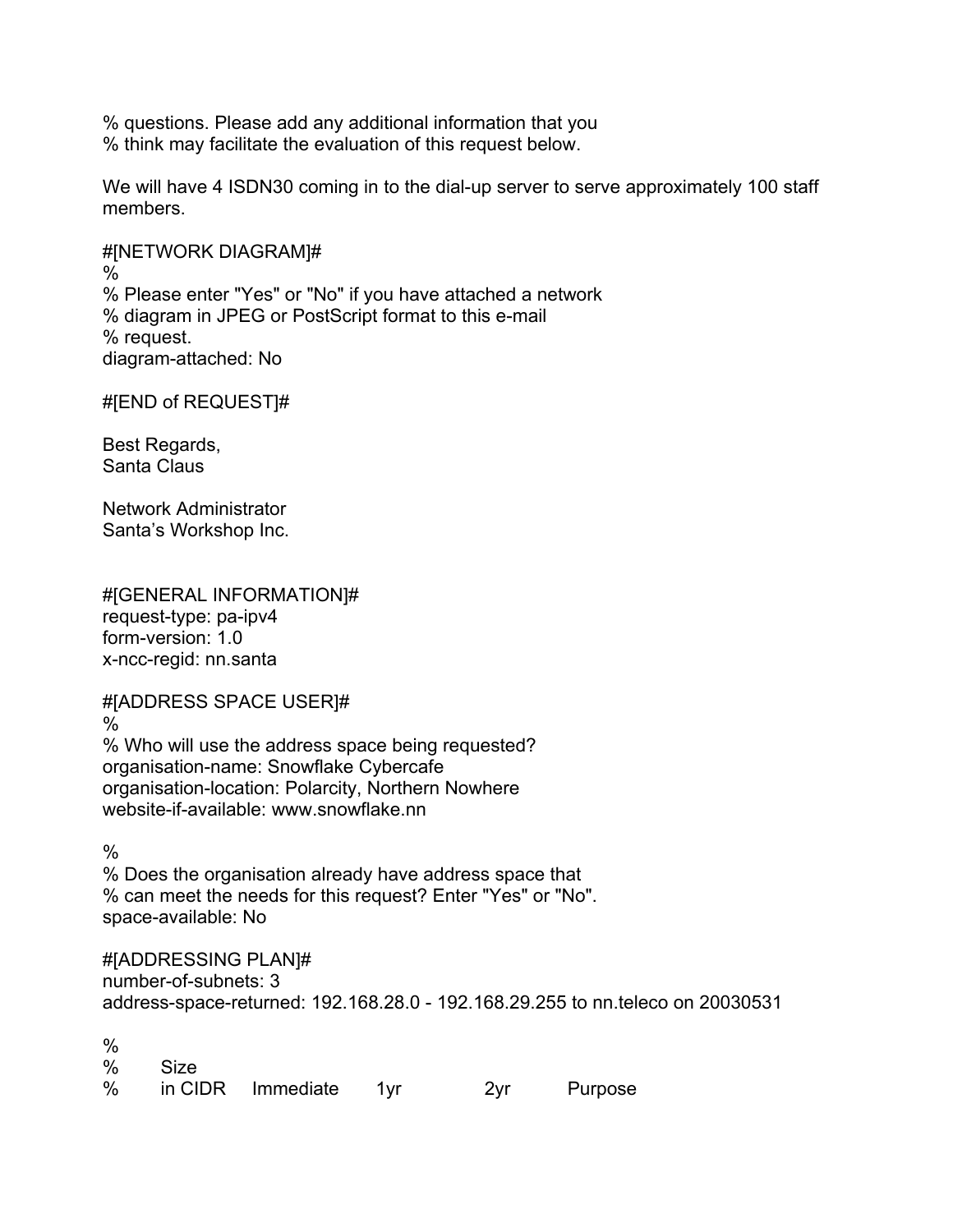| subnet: /24 |     | /25     | /25/26        | 124 | Customer cyberstations      |
|-------------|-----|---------|---------------|-----|-----------------------------|
| subnet: /25 |     | /26     | /25           | /25 | Game servers                |
| subnet: /25 |     | /26./27 | /25           | /25 | Routers, switches, printers |
| totals:     | /23 | /24./27 | /24, /25, /26 | 123 |                             |

 $\frac{0}{0}$ 

% Which netname will be used when registering this network in % the RIPE Database? netname: SNOWFLAKE-LAN

#[EQUIPMENT DESCRIPTION]#

%

% Please describe the equipment that will be used in the % network. Indicate the function of the equipment and provide % information regarding the way it uses IP address space. equipment-name: Router manufacturer-name: Cisco model-number: 6712 other-data:

equipment-name: Servers manufacturer-name: Intel model-number: Pentium 4 Entry Level IDE Server other-data: 50 – 60 units

equipment-name: Cyberstations / PCs manufacturer-name: Dell model-number: Optiplex GX150 other-data: 230 units

#[NETWORK DESCRIPTION]#

%

% If your description does not allow the Hostmaster to % understand the request you may be asked additional % questions. Please add any additional information that you % think may facilitate the evaluation of this request below.

This request is a one to one renumbering.

#[NETWORK DIAGRAM]# % % Please enter "Yes" or "No" if you have attached a network % diagram in JPEG or PostScript format to this e-mail % request. diagram-attached: No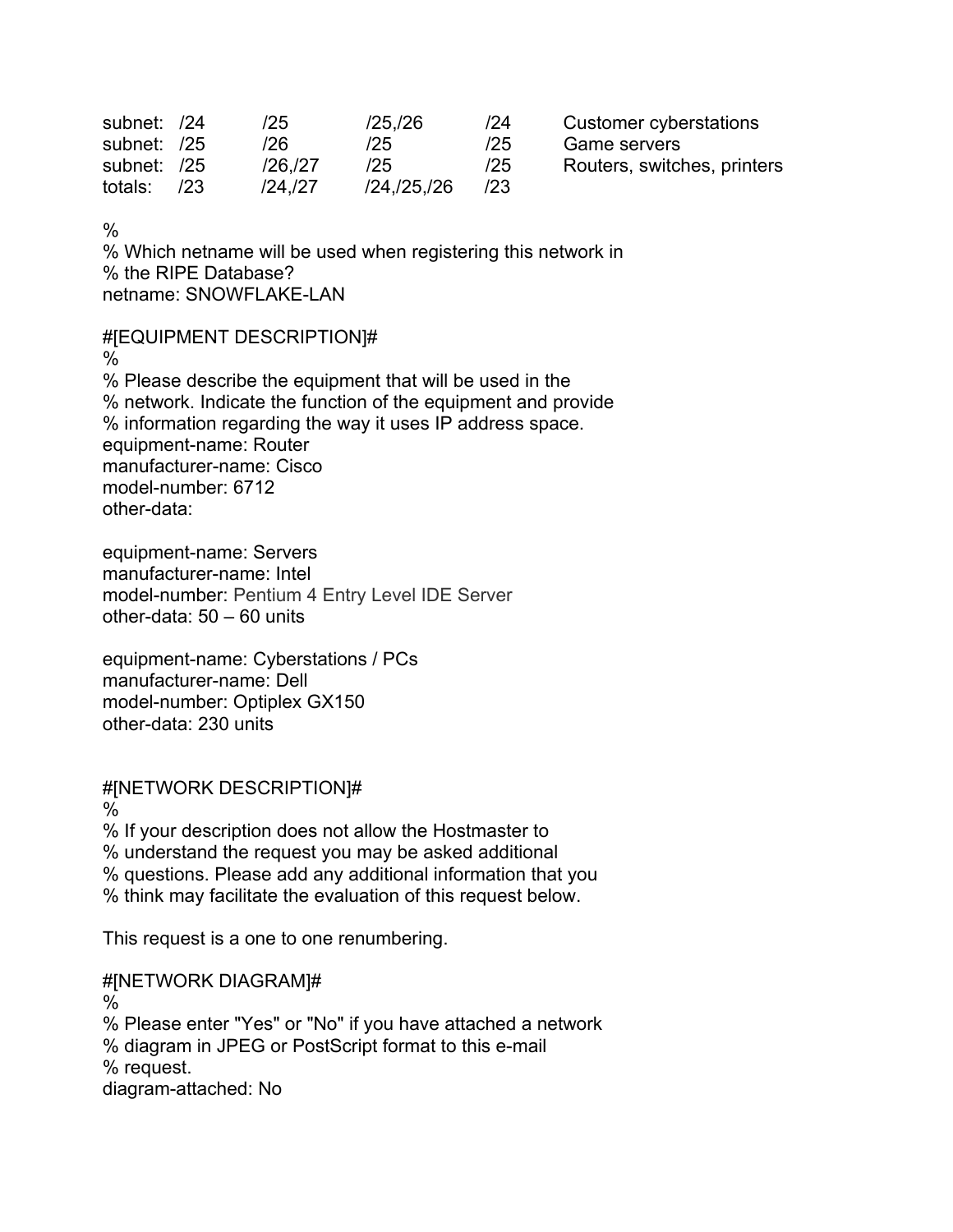## #[END of REQUEST]#

Best Regards, Santa Claus

Network Administrator Santa's Workshop Inc.

#[GENERAL INFORMATION]# request-type: pa-ipv4 form-version: 1.0 x-ncc-regid: nn.santa

#[ADDRESS SPACE USER]#

%

% Who will use the address space being requested? organisation-name: Santa's Workshop Inc. organisation-location: Polar City, Northern Nowhere website-if-available: www.santasworkshop.nn

 $\frac{0}{0}$ 

 $0/2$ 

% Does the organisation already have address space that % can meet the needs for this request? Enter "Yes" or "No". space-available: No

# #[ADDRESSING PLAN]#

number-of-subnets: 14 address-space-returned: No

| , v     |             |           |         |     |                                 |
|---------|-------------|-----------|---------|-----|---------------------------------|
| $\%$    | <b>Size</b> |           |         |     |                                 |
| $\%$    | in CIDR     | Immediate | 1yr     | 2yr | Purpose                         |
| subnet: | /23         | /24       | /23     | /23 | Dynamic Dial-up Lagos           |
| subnet: | /23         | /24       | /23     | /23 | Dynamic Dial-up Kiev            |
| subnet: | /23         | /24       | /23     | /23 | Dynamic Dial-up Bagdad          |
| subnet: | /23         | 124       | /23     | /23 | <b>Dynamic Dial-up Bucarest</b> |
| subnet: | /23         | /24       | /23     | /23 | Dynamic Dial-up Cairo           |
| subnet: | /23         | /24       | /23     | /23 | <b>Dynamic Dial-up Budapest</b> |
| subnet: | /23         | /24       | /23     | /23 | Dynamic Dial-up Warsaw          |
| subnet: | /23         | /24       | /23     | /23 | Dynamic Dial-up Prague          |
| subnet: | /23         | /24       | /23     | /23 | Dynamic Dial-up Lisbon          |
| subnet: | /23         | /24       | /23     | /23 | Dynamic Dial-up Madrid          |
| subnet: | 122         | /24       | /23,/24 | 122 | Dynamic Dial-up London          |
| subnet: | /22         | /24       | /23,/24 | 122 | Dynamic Dial-up Berlin          |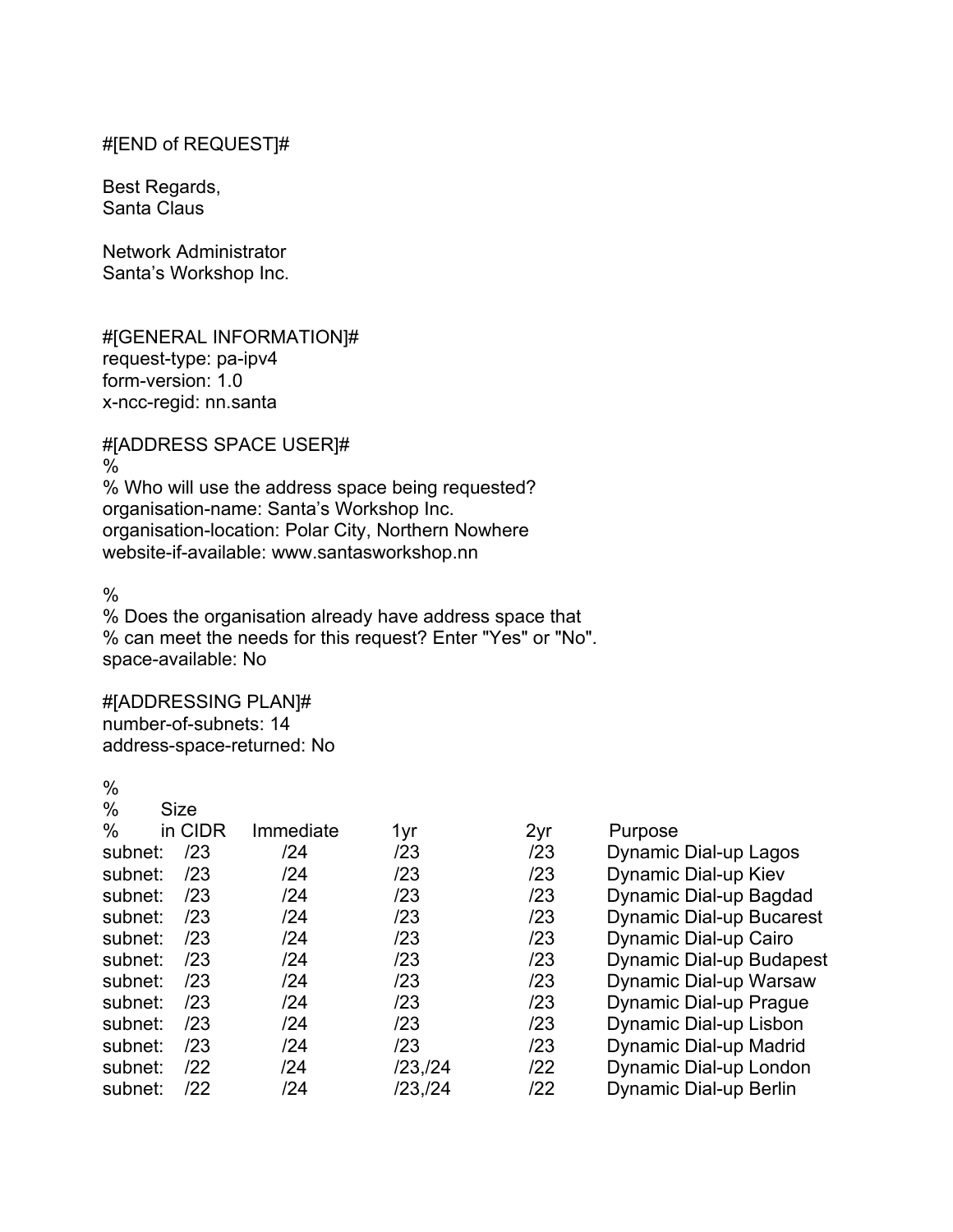| subnet: /23   | 124 | /23                                  | /23 | Dynamic Dial-up Paris |
|---------------|-----|--------------------------------------|-----|-----------------------|
| subnet: /23   | /24 | /23                                  | /23 | Dynamic Dial-up Rome  |
| totals: $/19$ |     | /21, /22, /23 /20, /21, /22, /23 /19 |     |                       |

 $\frac{0}{0}$ 

% Which netname will be used when registering this network in % the RIPE Database? netname: SANTA-OPS-DIALUP

#[EQUIPMENT DESCRIPTION]#

%

% Please describe the equipment that will be used in the % network. Indicate the function of the equipment and provide % information regarding the way it uses IP address space. equipment-name: Access Server manufacturer-name: Cisco model-number: 5300 other-data: one for each of the local operations

#[NETWORK DESCRIPTION]#

%

% If your description does not allow the Hostmaster to

% understand the request you may be asked additional

% questions. Please add any additional information that you

% think may facilitate the evaluation of this request below.

All locations will have dynamic dial-up deployed for our local operatives to keep in touch with central offices. User modem ratio = 10:1. The access servers can provide up to 240 concurrent connections each, they will backhaul traffic via multiple E1s to our satellite set-up.

#[NETWORK DIAGRAM]#

%

% Please enter "Yes" or "No" if you have attached a network

% diagram in JPEG or PostScript format to this e-mail % request.

diagram-attached: Yes

#[END of REQUEST]#

Best Regards, Santa Claus

Network Administrator